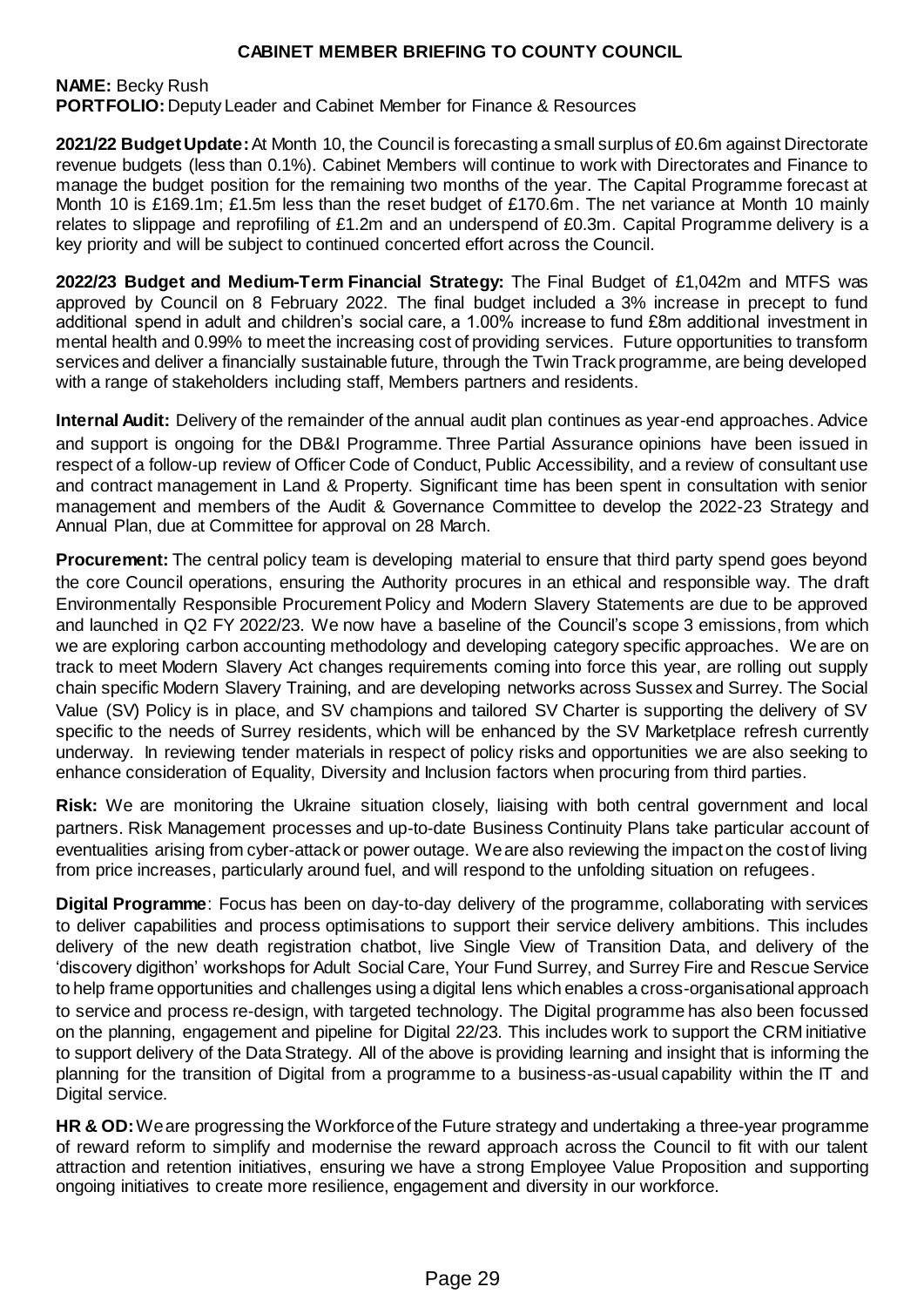**NAME:** Rebecca Paul **PORTFOLIO:** Levelling Up

**Levelling Up:** Our ultimate ambition here in Surrey is that no one is left behind. The role we play in the broader levelling up agenda is two-fold. At the national level, our contribution as a significant economic powerhouse is crucial; and at county level, our focus is on addressing existing inequalities and disparities in communities across Surrey. The Government's levelling up agenda is fundamentally a commitment to tackling inequalities and spreading opportunity and aligns well with our own objectives for making Surrey an even better place to live for all.

The recently published White Paper outlined twelve missions through which levelling up will be achieved and measured, with 'local leadership' being one. As part of our work to achieve no one left behind, we will be working to deliver against these missions. The 'local leadership' mission means that by 2030, every part of England that wants one will have a devolution deal. Securing a devolution deal is a clear way through which we can 'level up' in Surrey and make progress towards no one left behind. Accordingly, we will be seeking to secure a County Deal at the earliest opportunity. In early March we held a Member development session on the Government's Levelling Up White Paper and what possibilities and opportunities it presents for Surrey. We will continue to engage and update Members as this work progresses.

As anticipated, the majority of the content of the White Paper was focused outside of London and the South East. However, there are still some key opportunities for Surrey, including influencing the health agenda via the upcoming Health Disparities White Paper and the health integration programme. The focus that Government is placing on health disparities is particularly important given that the most pronounced ways in which inequality exhibits itself within Surrey is across key healthy life expectancy indicators. Our ongoing work within the organisational priority objective to tackle health inequalities should align well to the Government's agenda in this area.

Data has been and will continue to be crucial both in identifying priority areas for action in Surrey and in measuring the progress of 'no one left behind' initiatives. The Health and Wellbeing Board has already identified five priority neighbourhoods for collaborative and creative action with communities based on a methodology that brings together the Index of Multiple Deprivation, child poverty data, and data on where education, training and/or skills are falling behind. This work will complement programmes of activity across all parts of the county which address inequalities that exist in other areas.

**Looked After Children Leisure Offer:** Following the agreed Council motion i[n January 2022](file:///C:/Users/hawyatt/AppData/Local/Microsoft/Windows/INetCache/Content.Outlook/9IFUZOFB/Council%2022%20March%202022%20-%20Agenda.pdf) we have been working alongside our district and borough (D&B) colleagues to develop a leisure offering for Children in Care, Care Leavers and Foster families across the whole of Surrey. Following a recent joint meeting it has been agreed to set up a Task and Finish group to look at operation of the scheme, involving Active Surrey, D&B colleagues and potentially leisure operator contacts. The target date for launch of the scheme is June 2022.

**School Inclusion Summit:** Permanent school exclusion has a negative impact on life outcomes for children and is disproportionately experienced by those on Free School Meals, with Special Educational Needs and Disabilities (SEND), and known to social care. The Council and the High Sherriff jointly commissioned Royal Holloway University of London to undertake research and analysis into the characteristics and reasons for permanent exclusions in Surrey. There was a Summit on 2 March 2022 to review this at which the Leader announced that the Council will fund the Surrey Alternative Learning Programme for the next financial year, which plays a key role in reducing permanent exclusions across Surrey. We are also looking into other ways we can better support high risk children and avoid permanent exclusion.

**Family Hubs:** The Government has committed to championing 'Family Hubs', which are a way of joining up services at local level and bringing existing family help services together to improve access to services, and connections between families, professionals, services, and providers, and putting relationships at the heart of family help. We have submitted a bid to the Department for Education for some transformation funding for Surrey and await a response to this bid, expected this month.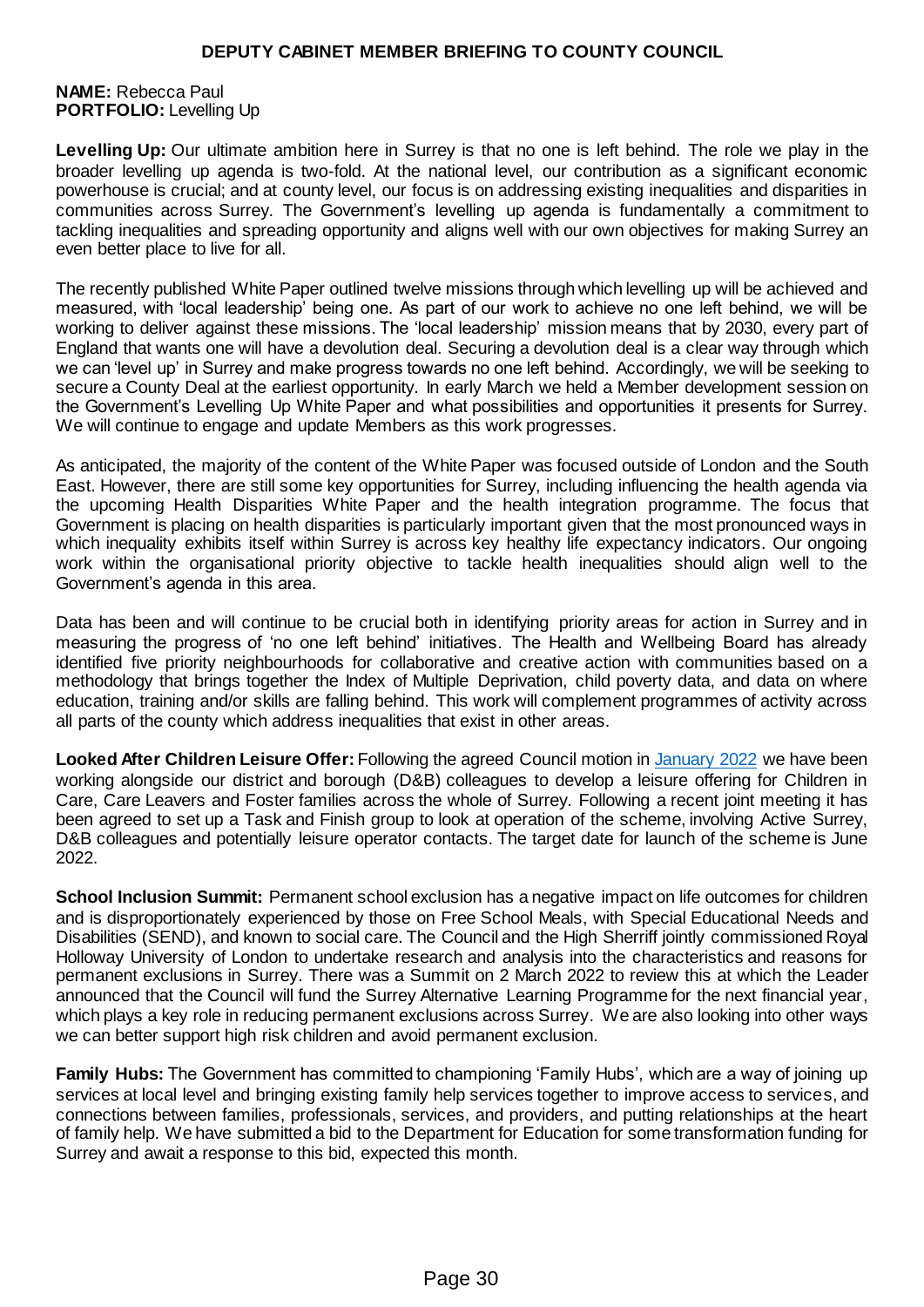### **NAME:** Natalie Bramhall **PORTFOLIO:** Property and Waste

## **Property:**

- Terms have been agreed to transfer a property back to the NHS as part of a contractual buy-back arrangement, providing the Council with a bonus return on its book cost.
- Marketing has concluded on the disposal of the former College site in Guildford, more than twelve bids received, terms have been agreed with a major social investment fund.
- A further tranche of housing assets has been transferred to Halsey Garton Residential Ltd bringing the portfolio under management to 77 units.
- Greener Future workstreams have been established to track property progress. A current key focus to support delivery of works totalling around £2.3m to date, is on track for completion by the end of March 2022. Bids for further funding totalling £7.6m to decarbonise 31 sites have been submitted. Heat Decarbonisation Plans are being drawn up for 39 buildings.
- Implementing the Agile Office Estate programme continues. Staff located in Reigate and Banstead offices and Consort House will relocate to Woodhatch Place in July and December.
- The Temporary Body Storage facility at Bagshot is on track. Works are due to complete in May for operational readiness in the Autumn. A Permanent Mortuary business case is in development. Discussions are ongoing with the option to develop as a Joint Venture with the University of Surrey.
- Discussions are underway with the MOD for a potential joint Tower training facility with fire services on a MOD site.
- The lease and supporting documentation for Pond Meadow (Adult Extra Care) is in the process of being agreed; FAH had requested amendments to the documents and officers have responded. Officers continue to work closely with Procurement on the property aspects ahead of marketing the next four options.

The Council's properties compliance remains at 98% and the Minor Capital Works for FY21/22 continues at pace with an estimated spend of £15m, slightly above forecast. The minor works for FY22/23 are now listed totalling circa £20m; services have been extremely helpful supporting and developing the priorities list. Although there has been an increase of capex spend forecast from the previous year, officers remain confident of delivery as they are seeking additional temporary resources from external parties to support the internal team. The significant increase in energy prices over the last six months is putting additional pressure on forecast revenue expenditure for the 2022/23 budget year. Whilst the Council procures the majority of its energy through CCS in advance of the financial year, there is a small proportion that has yet to have been purchased and the utility costs have increased significantly in light of the recent events in the Ukraine. In February, officers, in conjunction with the Children's Service, gave a presentation to the Resources & Performance Select Committee on the maintenance works to be carried out at Children's Homes, which was well-received by the attending Members.

Approaching the end of FY21/22 the Capital Projects team have mobilised work on over 100 major projects with an estimated combined value of £500m. Approximately 50% of the projects are in the early RIBA Stages of Work for feasibility studies for outline business cases. The remaining 50% are working through the detailed design stages, planning process, procurement, and a number are in construction. Looking ahead to FY22/23 and beyond, a greater number of projects will be reaching the delivery stage and associated capital expenditure will increase to meet the five-year MTFS projections. Several projects in delivery to note include: the remediation project at Caterham Downs site, now nearing completion; two new Children's Homes and a Family Contact Centre; six projects for September 2022 SEND places; and Cranleigh Primary and Oakwood Secondary SBN provision. Projects to be submitted for Cabinet approval over the next six months include: Supported Independent Living accommodation (Manor, Horley and Cobham), Sunbury Hub, Bucklands Nursery, SBN Strategy Report, Reigate Priory Junior School, Public Mortuary, Extra Care Accommodation and Short Breaks, and the Highways Depot Strategy. The new property system, Planon, is on track to be fully delivered by the end of March.

**Waste:** The arbitration process with SUEZ has commenced. There are several stages, to culminate in a three-week hearing next July. At the time of writing the gasifier has not had an Acceptance Certificate from the Independent Certifier. Meanwhile SCC continue to engage with the Environment Agency to ensure SUEZ communicates with residents and the site is run in compliance with its Permit. The gasifier is operational though has experienced some technical difficulties in the last couple of months.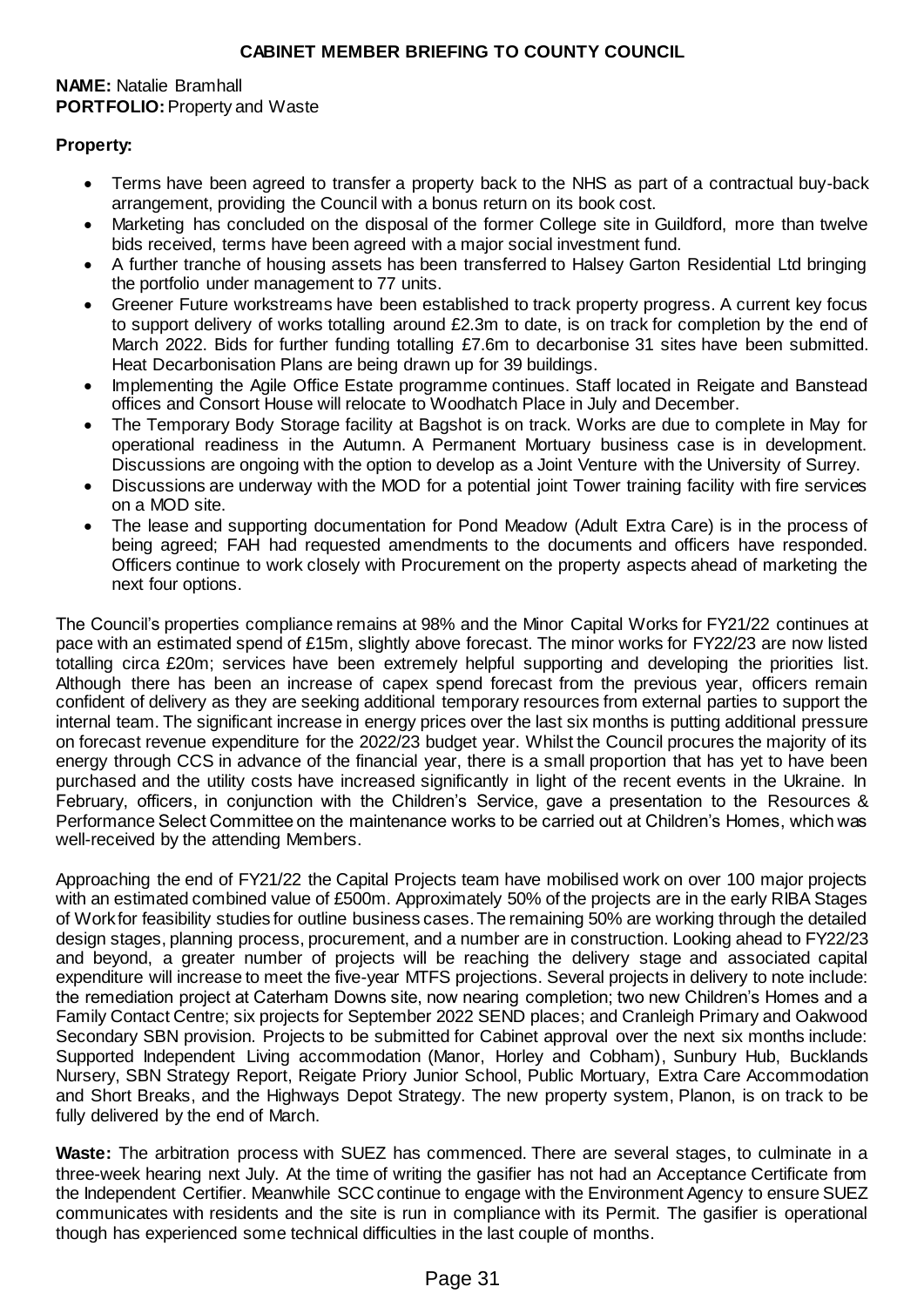#### **NAME:** Marisa Heath **PORTFOLIO:** Environment

**Energy Projects:** The Green Homes Grant Local Authority Delivery (GHGLAD2) programme was launched on 21 February, offering fabric insulation and solar PV up to a value of £10k to fuel poor households across the county. The scheme is being delivered by Action Surrey, with the Council as the lead authority and will run until June 2022. It will be replaced with the Sustainable Warmth Programme, for which £13m has been allocated to the county to decarbonise fuel poor and off-gas grid homes. Surrey's Solar Together scheme, which offers subsidised solar PV to homeowners, has been a success with approximately 1,400 residents so far accepting quotations. Installations are expected to be completed by next month.

**Decarbonising our own estate and schools:** £2.65m has been allocated to SCC to install low carbon heat pumps and energy efficiency measures in 15 buildings through the Public Sector Decarbonisation Fund (PSDS3). Each of the buildings are being assessed for suitability for solar PV to offset the increase in energy prices resulting from switching from gas to electricity powered heat. Five buildings are schools and will be treated as pilots in our move to decarbonise Surrey's schools. Environment and Land and Property divisions are working together to put in place the programmes and policies required to meet our 2030 net zero carbon targets. We are also assessing our remaining building stock to prepare for the next tranche of the PSDS Programme (which has been confirmed). The business case to install a solar canopy and 16 EV chargers (with future capacity for a further 16 chargers) has been approved for Woodhatch Place. The installation is expected to start in April/May.

**Finance:** Surrey has been selected to partner in programme led by IBEX Earth and funded by the Greater South East Energy Hub to look at the opportunity to set up a Net Zero Vehicle to draw in private sector investment to fund decarbonisation schemes across the South East. SCC has been selected as the LA representative for the EM3 LEP area. The programme will seek to draw in funding from the Infrastructure Bank. The GF Data and Economics Manager post has now been recruited to develop this work. Officers will start to develop low/ zero interest loan schemes to fund decarbonisation measures for private rented housing in partnership with D&Bs.

**Public Rights of Way:** The maintenance capital programme for Public Rights of Way has been accelerated this year with over 30 bridges maintained. The team are currently recruiting to increase capacity, especially in enforcement activity and volunteering. The Council's Traffic Regulation Order will be reviewed this year with a paper presented to Cabinet at the end of the summer.

**AONB:** Work is underway with Natural England and its consultants on the proposed extension to the Surrey Hills. Community groups and the public have submitted over 2000 pieces of evidence that will help to identify the potential Candidate Areas. These areas will be subject to statutory consultation later in the year.

The new Farming in the Surrey Hills fund has supported 26 projects to help deliver nature recovery which includes planting over 7.5km of hedgerow, much of which has been undertaken by the Surrey Hills Society with volunteers and community groups. With the expected increase in visitors to the countryside this Spring, a new website has been commissioned to better promote the 180 Surrey Hills Enterprise's member businesses, the promotion of active travel with community rail partnerships, visitor information and the management of activities like mountain biking.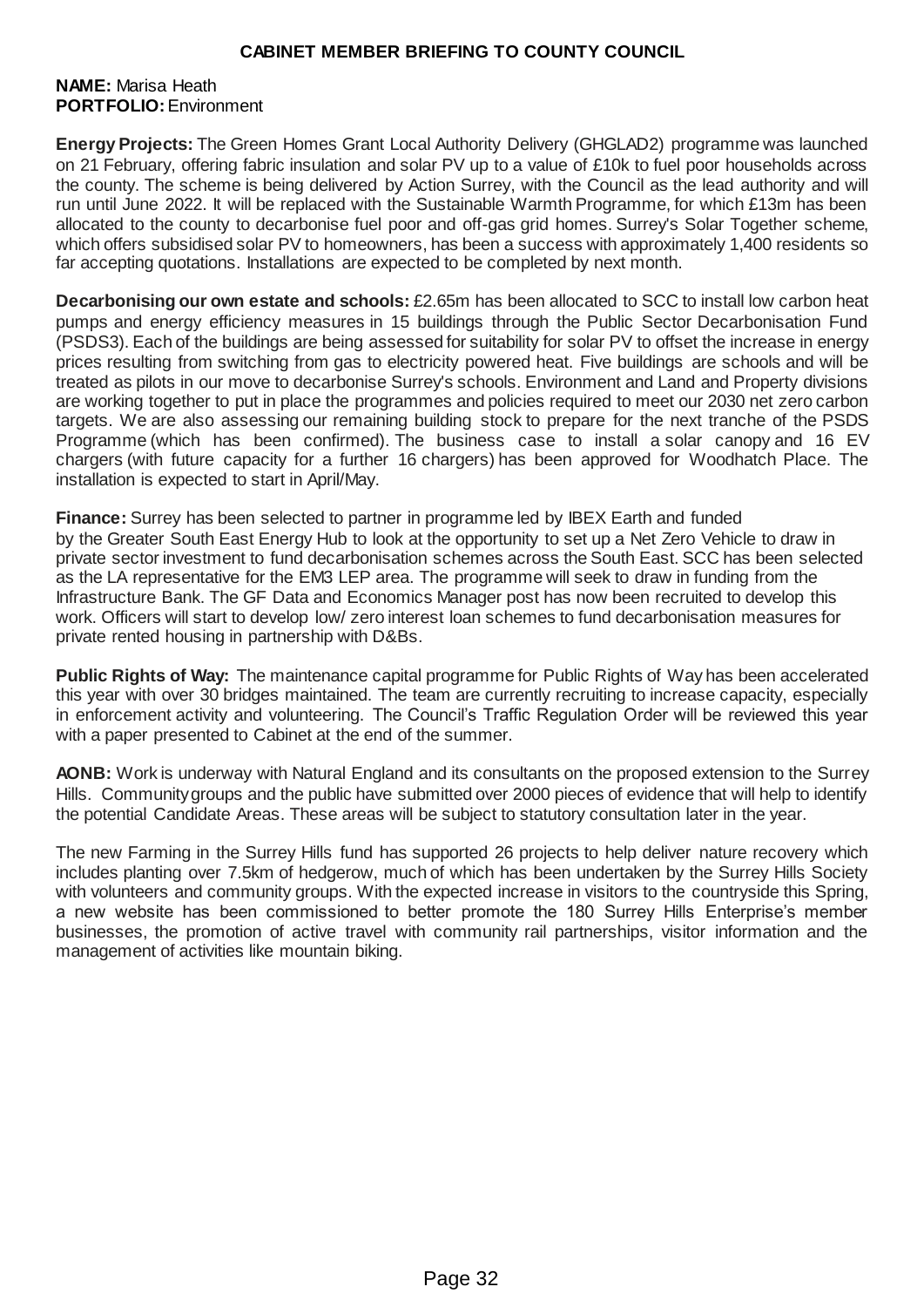#### **NAME:** Steve Bax **PORTFOLIO:** Environment

**Norbury Park:** Work has begun at Young Street car park, Norbury Park, to provide natural play equipment, a mobile café, additional seating by the river and improved landscaping. The Vision for Norbury Park consultation attracted over 500 responses, and these are being collated for presentation to the Community Forum in March and a final document in early April. Plans for two vacant properties (the Sawmill at Norbury Park and Lock Cottage on the Basingstoke Canal) are being drafted with Property colleagues alongside maintenance programme for the estates.

**Tree Planting:** A Tree Planting Summit was jointly hosted with the Forestry Commission at RHS Wisley on 10 March. Lord Deben Chairman of the Climate Change Committee attended, and the discussion was around the benefit of landowners planting trees and then SCC and the Forestry Commission set out the practical ways in which landowners could start planting. We are now following up with the attendees to assess the level of interest. The Environment team is also working on a clearer policy for tree planting across the county including on urban land so that members of the public will know what they can do and how to do it including where trees are not viable, planting of hedges, shrubs, and flower boxes.

**Flood Risk Management:** Part of the work of updating the local flood risk management strategy is exploiting the collective benefits of the partner's work. Priest Hill is one of those locations where designating a Local Nature Reserve and linking it to flood risk and tree strategy objective may provide a collective gain. Northey Fields and adjacent Priest Hill and Howell Hill nature reserves in Ewell have been identified for Local Nature Reserve designation. The area is at risk of surface water flooding and is upstream of known historic flooding events, initiated by Natural Environment Team, this project has been added to the Catchment Action Plan to be considered for flood risk contribution where another part of SCC is leading. It is a good example of where the collective benefits and collective funding can deliver our objectives through inclusion at the scoping stages.

**Newlands Corner:** The Discovery Centre and toilets at Newlands Corner are almost complete. The main part of the car park has been resurfaced and reorientated to maximise the view and support wider access. The parking machines have been sold and the information boards updated. All information has now been provided to Guildford Borough Council and planning permission is expected to be granted next month so the building work can be completed. Commons consent has now been granted for a natural play area and additional seating which will be installed in time for the end of spring.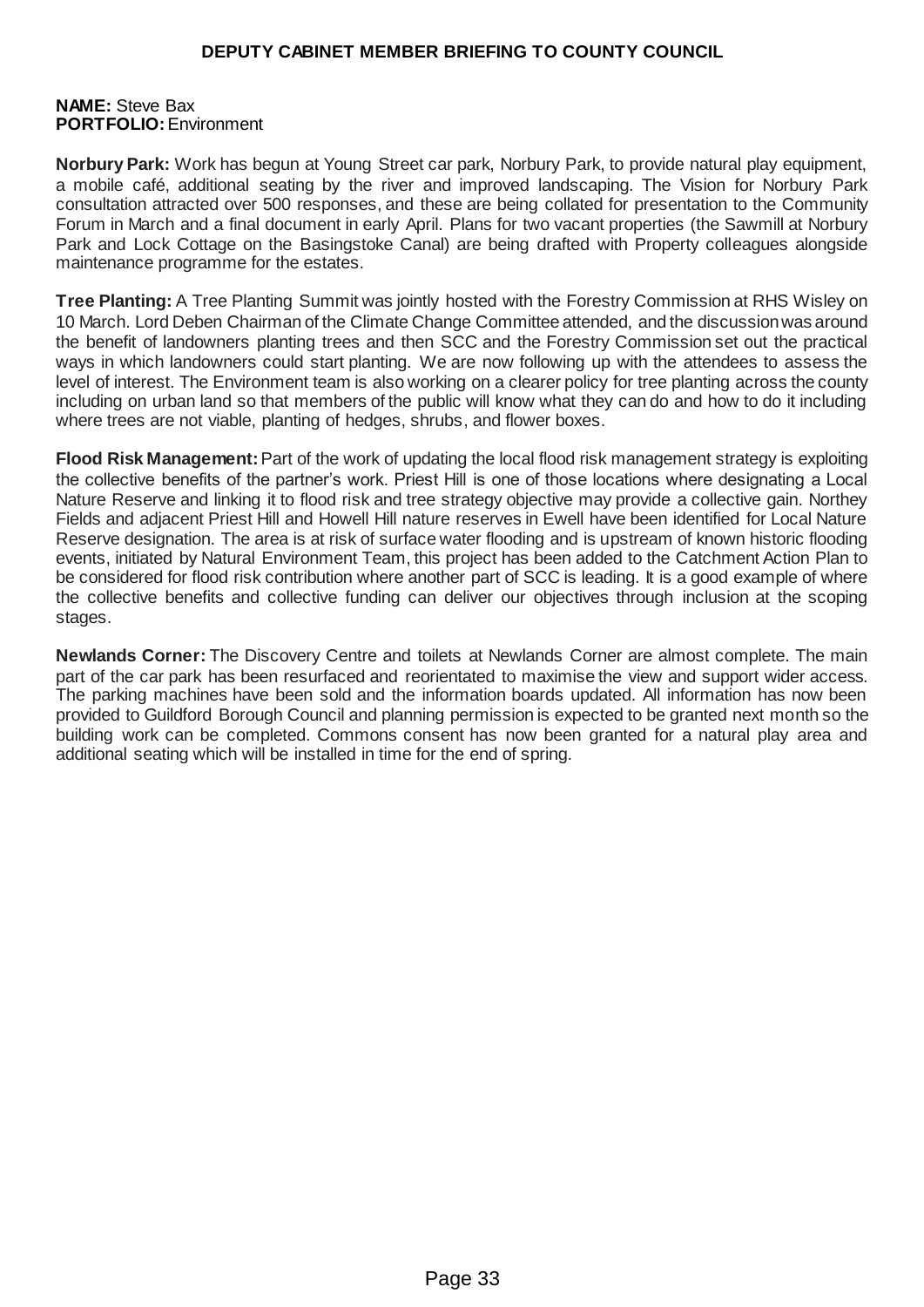#### **NAME:** Matt Furniss **PORTFOLIO:** Transport & Infrastructure

**Ringway update:** Fortnightly mobilisation meetings and joint programme board meetings are now underway with the Council team and Ringway. A monthly meeting has also been put into place between Ringway and Kier facilitated by Surrey to aid transition.

**Storm update:** Colleagues from SCC, Kier and their supply chain worked incredibly hard to deal with Storms Eunice and Franklin. Between 18 and 28 February, over 1000 jobs were received with new calls being received on average every 8.2 minutes and incidents resolved every 11 minutes. It was amazing to see the dedication of everyone involved which led to a fantastic response keeping the residents of Surrey safe, along with allowing the road network to flow as smooth as it possibly could.

**Infrastructure:** Phase 1 schemes were approved by Cabinet in October. They form part of the expanded infrastructure programme including the River Thames Scheme, EVs, A320. The project management team are undertaking a programme review to challenge timescales for all projects and seek opportunities to bring forward construction activity where appropriate. A further batch of schemes (Phase 2) has been identified and feasibility design is underway to progress these to business case stage at the earliest opportunity. Several of these projects will be reported to Cabinet in May seeking approval for implementation.

**Transport - Active Travel:** Current next steps are to deliver 8 Tranche 2 schemes by end of 2022, await funding outcome from DFT for Tranche 3, commence preliminary design on tranche 3 schemes, deliver Tranche 3 schemes by March 2023, continue the development of LCWIPs across the county, awaiting announcement from DfT for invitation to bid for Tranche 4 active travel funding in Summer 2022 and finally, continue behaviour change project and PR campaign and work with communities to develop the bike loan scheme.

**Bus Back Better:** Consultation on the Enhanced Partnership Plan & Scheme with statutory consultees (Police, D&Bs, Traffic Commissioner, Passenger Focus, etc). DfT asked we do this after the BSIP funding announcement. Whilst not a requirement, we will separately consult with a wider set of stakeholders, including disability groups, to help set the initial and longer-term priorities for the partnership. A final EP was originally required by end March - now DfT require a draft EP by the end of April.

**Planning & Waste and Minerals Plan:** The Policy team has undertaken four public engagement events at libraries across Surrey (Farnham, Reigate, Addlestone and Guildford). Public engagement at these events was limited despite direct notification of local stakeholders and related advertising. However, the discussions at the events were largely positive, helpful, and informative for both interested parties and officers. Consultation responses continue to be received by officers directly by email and letter and through the digital consultation hub which closed on 7 March, however, officers will continue to accept written (letter or email) representations for a reasonable period of time after this date (for some two weeks).

**Healthy Streets:** The final version is expected in Spring 2022 with stakeholder engagement and consultation to follow. The project has been chosen by Department for Levelling Up, Housing and Communities as a Design Code Pathfinder and the funding that this provides means that the digital version of the guidance can be much more ambitious than originally envisaged. A paper will be coming to Council in Autumn 2022 for adoption of the PDF Guidance with a launch of the interactive digital guide in 2023.

**Enforcement:** Launch of HGV watch scheme delayed due to difficulties recruiting a co-ordinator to manage it. It is important the postholder has civil enforcement experience because they will also be involved with our application and rollout of Moving Traffic Enforcement. The third recruitment attempt is underway with interviews planned for second half of March. Bus lane enforcement cameras are now installed at the Woking Road and Onslow Street bus lanes. The camera software is being integrated with Guildford Borough parking enforcement software to allow warnings and fines to be issued from April. Guildford Borough Council are going to provide a timetable for the 'go live' process.

**LTP4:** The additional consultation period, aimed at reaching a wider audience, is almost complete. UCA Students artwork to be displayed/ performed in late March. A full paper will be going to Cabinet in May, and Council in July for adoption of the plan.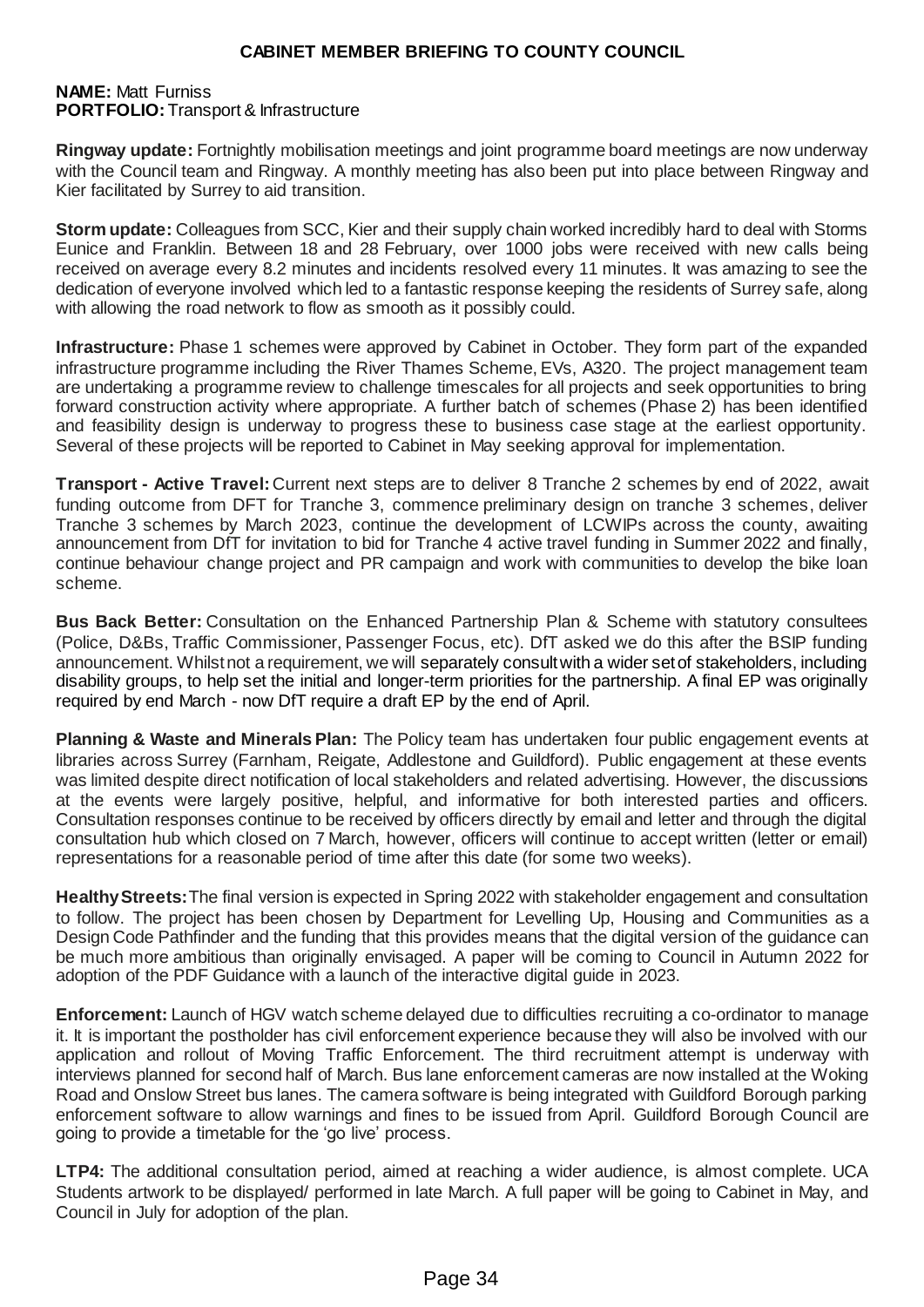#### **NAME:** Jordan Beech **PORTFOLIO:** Highways

**LED rollout:** A three-year programme to introduce LED lighting within the county. Currently in year two and still ahead of schedule for completion, 59,255 out of 89,096 completed (66.5%). Our supply chain is being affected by the global shortage of electronic components. We are working with our contractor to monitor the situation and update our programmes accordingly. If we can maintain the supply, we are confident the project will be completed on schedule. We are also exploring opportunities for the expanded use of the street lighting central management system (CMS) to allow county wide connected devices and other capabilities. An update will be provided when the review is complete.

**Winter Service Review:** The Winter Service season 2021-22 was unusually cold from the start in but has been relatively warmer in recent months. We saw some wintery conditions and small amount of snow in November and treated the roads far more than usual from November to January, with 23 treatment runs in January alone. On average we undertake 52 treatment runs during the whole winter and we thought we were in for a record year, but the weather has turned warmer since January, and we are now looking at the forecast for the next 30 days showing steadily rising temperatures. We are hopeful this will remain the case and will continue monitoring forecasts to look for opportunities to stand the service down earlier in April if the risk is considered acceptable.

During this season we have moved from using Diesel in our gritter fleet to using HVO (Hydrotreated vegetable oil) Biofuel, this is expected to reduce their CO2 emissions by 90%. This trial is being closely monitored and there has been no impact on fleet effectiveness from doing this. During the second year of the pandemic, as during the first, we have been working closely with NHS colleagues to support safe access and operation of the test and vaccination centres during winter. Kier have also trialled two types of small electric vehicles for salt treatment. These have been employed treating footways at the test and vaccination centres.

**Road and Pavement Programme Update:** Our contractors have been working hard since the beginning of the financial year on our planned road and pavement programmes. To date we have completed 58 miles of carriageway resurfacing works which includes resurfacing 15 miles of road and carrying out preventative surface dressing on 39 miles, plus 4 miles of treatments that include some innovative solutions such as concrete fine milling which has a lower carbon footprint than traditional treatments and provides a longer lasting finish – we are particularly pleased with this process, as will prove to be excellent value for money and whole life costing.

We have also treated 19 miles of pavements. We still have over 6 miles of treatments to carry out on roads over the coming months along with another 5 miles of pavement treatments, which we are confident will be delivered before end of the financial year. We have now started the process of mobilisation with our new Term Maintenance Contractor, Ringway, who officially start at the end of April 2022. We are working through 10 different Mobilisation Working Groups with Ringway and Surrey colleagues, in preparation for next year, including IT systems and Operations. We are working hard to provide a seamless and collaborative service through the end of the current contract and start of the new one and are excited to embrace new challenges

**Lane Rental:** Lane Rental scheme is being operated efficiently as part of Streetworks Team BAU with income received broadly in line with estimated income levels set out in Cabinet Report. Officers are working with Consultants: Open Road Associates (ORA) to develop enhanced reporting functionality around success of scheme thus far regards mitigating network disruption. An annual report will be produced at the end of year one of operation. The Governance Board to allocate surplus funds to projects held its inaugural meeting in Feb 2022 and is developing the bidding and assessment process for potential projects and will meet again this June to allocate funds to initial tranche of project bids received.

**Innovations in highways and materials:** Innovation is a key part of our new Highways Contract and Officers have been working with the incoming contractor, Ringway to establish plans and processes to continue to build an innovative culture within all aspects of the Highways Service. An Innovation Hub will be established at the Merrow Highways Depot and Boards are being established to look at areas including Technology, Materials, Sustainability, and IT systems. In the meantime, work is ongoing to test products such as AI and machine learning for Highway Inspections and Condition Surveys and we are reviewing new materials products such as light reflecting aggregates for use in low light areas.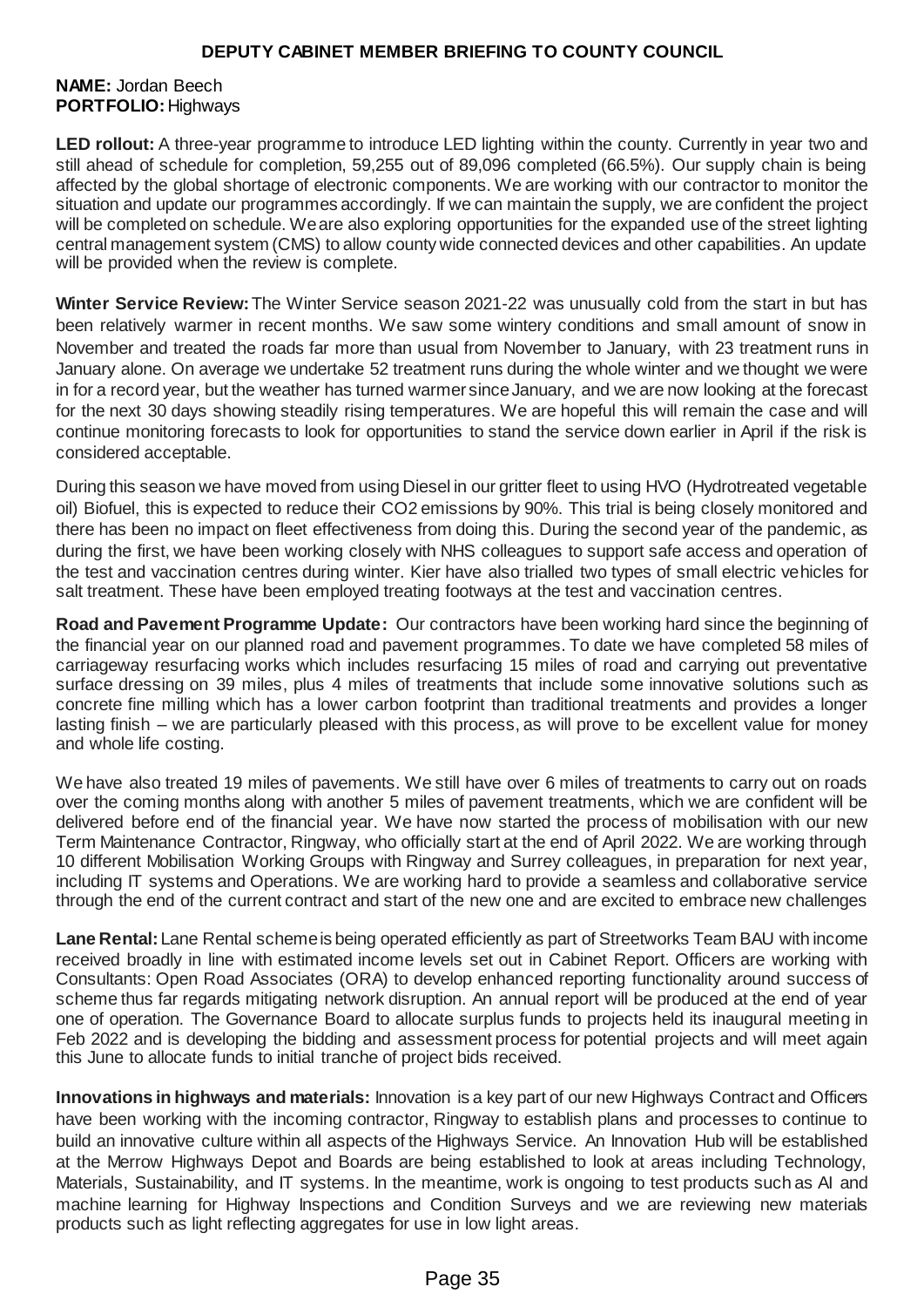#### **NAME:** Kevin Deanus **PORTFOLIO:** Community Protection

My last portfolio update highlighted the work being carried out in Surrey Fire and Rescue Service, Emergency Planning, Health and Safety and flooding. This update will focus on the other services within the Community Protection portfolio in order to focus on all areas of my portfolio during the year.

**Prevent and Protect:** An Independent Review of Prevent is currently being conducted by William Shawcross. This will gather and analyse a range of information to underpin robust, evidence-based findings and recommendations on the government's strategy for supporting people vulnerable to being drawn into terrorism. Although the Review has been delayed, it is hoped that it will be completed soon.

The ground-breaking Action Counters Terrorism (ACT) Early, counter radicalisation campaign is being taken direct to young people, with innovative new first-person videos. More children and young people than ever before are being drawn towards extremism, and sometimes even terrorism. The videos, which use first hand testimony of real-life stories from people who have been through a radicalisation process or lost loved ones, can be accessed on ACT's website under [Real Stories.](https://actearly.uk/real-stories/) The Centre for the Protection of National Infrastructure (CPNI) has also launched a video for businesses, highlighting practical steps to be taken in the event of having to lockdown during a terrorist (marauding) attack. The video can help businesses plan for such incidents and gives advice on building a plan applying the principles of RUN, HIDE, TELL. The video can be viewed on CPNI UK's YouTube channel and is entitled ["Café Lockdown Drama.](https://www.youtube.com/watch?v=oyu8o5s4Bqk)" Please do share these films in your communities.

**Trading Standards:** The team have seen an increase in their work with Heathrow Airport on imported goods. They are currently preparing to launch a campaign aimed at preventing purchases of sub-standard carbon monoxide alarms from online retailers such as Amazon Market Place which are being imported via the airport. These products are not compliant with UK safety regulations and are either not alerting residents to the poison quick enough or alerting them when they shouldn't be.

The Office for Product Safety and Standards (OPSS), which is part of the Department for Business, Energy, and Industrial Strategy (BEIS) has indicated that they are looking into purchasing samples from a variety of online market places to understand the market picture better. Trading Standards will continue to feed further into OPSS regarding similar products found at the Ports for potential inclusion with the proposed market surveillance work.

The service is also working to promote and work with convenience stores on new legislation that is coming into force in October. The Government's new regulations will affect thousands of retailers. The intention of The Food (Promotion and Placement) (England) Regulations 2021 is to:

- reduce the availability of products high in fat, salt, and sugar (HFSS) bought through "volume promotions" like 'buy one get one free' offers, and
- to restrict the placement of HFSS product categories in high footfall areas of an affected store, like checkouts, end-of-aisle units, store entrances, and designated queueing areas.

**Armed Forces:** The annual Armed Forces Covenant Conference 2022 took place at the Army Training Centre, Pirbright on Tuesday 15 March. The event bought together all those supporting the Armed Forces Covenant in Surrey to share, celebrate and build on the partnership between Surrey's armed forces and civilian communities. The agenda included an update on current deployments and priorities, resettlement of Afghan citizens, supporting the wellbeing of our veterans and their families along with keynote speakers.

In July the Armed Forces Bill 2021 is expected to come into force. This Act prevents disadvantage faced by the Armed Forces Community due to the unique nature of their service in the Armed Forces. This new legislation is designed to increase awareness of, and in turn improve the delivery of, the Armed Forces Covenant in the three key areas that are fundamental to a good life - education, healthcare, housing and homelessness.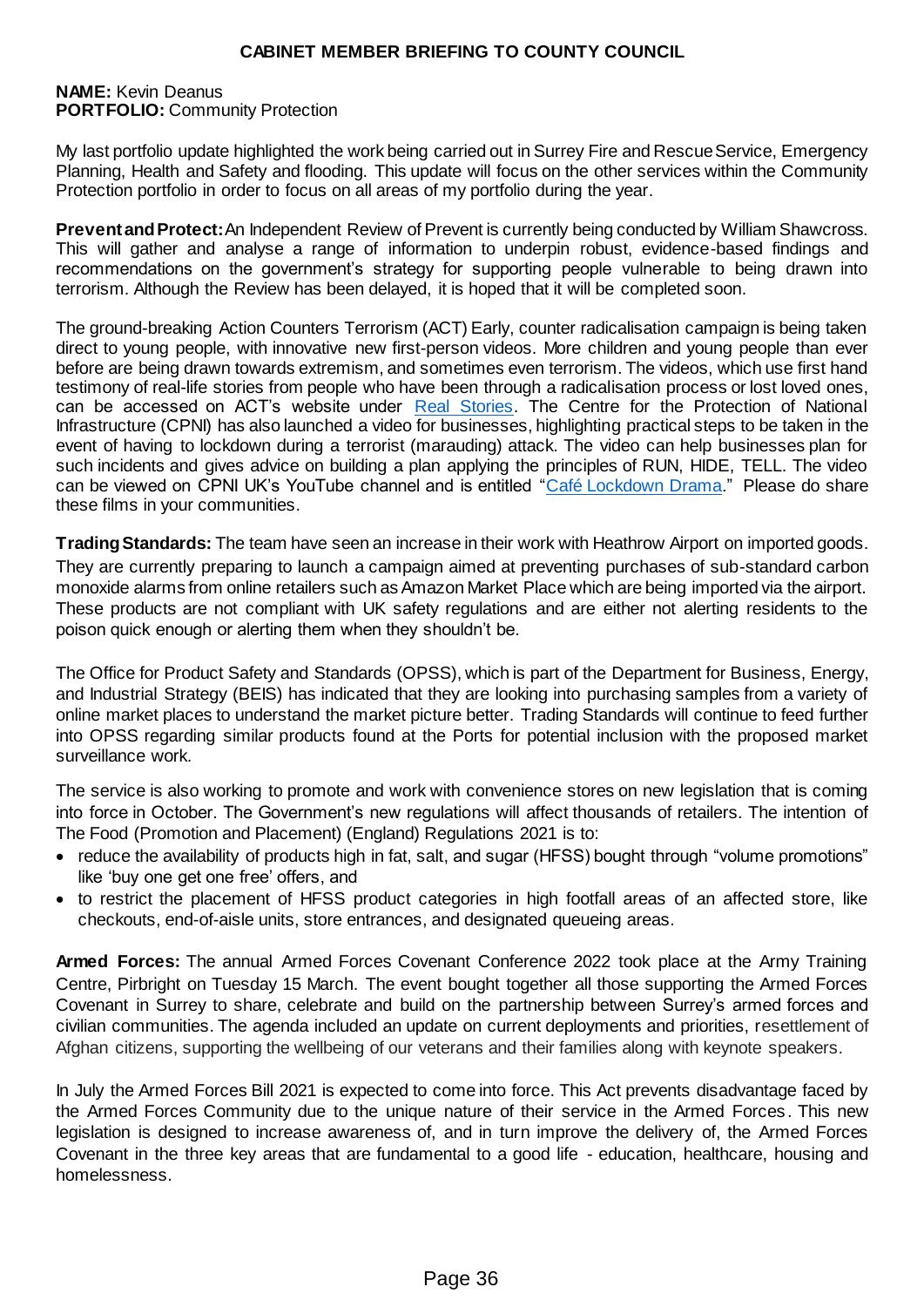#### **NAME:** Mark Nuti **PORTFOLIO:**Communities

**Active Surrey**: We have secured five years of investment of £2.7m into tackling inequality and inactivity in Surrey from Sport England. We continue to focus on building the financial resilience of services, supporting them to develop income generation concepts, construct strong bids and to identify saving opportunities in collaboration with the Becoming More Entrepreneurial programme.

**Arts Service**: Surrey Arts successfully delivered a new music programme with Afghan refugee communities and delivered the Dance21 programme across various Districts and Boroughs, promoting health and wellbeing, and engaging residents in activities out in the community. Engagement in whole-class ensemble primary school programme increased by 60% compared to pre-covid levels.

**Libraries**: 542 events took place in libraries in January and February with over 10,000 attendees. This includes key events celebrating World Book Day and the British Libraries Living Knowledge Network, alongside popular rhyme time and story time and school visits sessions.

**Registration & Nationality Service**: Surrey's registration service has successfully cleared a birth backlog, 4,803 historic birth certificates have been issued, 20,287 birth and death certificates have been issued for new events, 1,752 notices have been taken for marriages/ civil partnerships, 749 marriages and civil partnerships have been carried out in Surrey, and 907 new British citizens welcomed.

**Customer Services:** We have launched a new 'transaction bot' so customers can book, reschedule, or cancel death registration appointments online, providing an enhanced service for those who want to interact digitally. Following Government announcement to move to 'living with Covid', we have brought to a close the local test and trace operation within Customer Services, which successfully traced more positive cases than the national model. We have also secured funding to expand the Community Helpline and work with Citizen's Advice to deliver an enhanced welfare offer for Surrey residents who are in challenging situations and/ or struggling financially, due to launch April 2022. We have rolled out a collaboration pilot to five Libraries, so customers can be connected to advice, information and services in their local library setting, along with a digital support offer if needed.

**Your Fund Surrey:** Claygate Community Pool has been awarded £363,500 to redevelop an existing outdoor pool into an indoor facility that will enable the whole community to use the pool all year round. Pirbright Community Amateur Sports Pavilion has been awarded £300,000 for an environmentally sustainable, community amateur sports pavilion to help foster wider engagement in active lifestyles. South Park Community 3G Pitch has been awarded £150,000 for a floodlit Stadia/ Community 3G Artificial Grass Pitch providing an opportunity for teams to play and build their provision for women, girls and people living with disabilities.

**VCFS:** In line with the No One Left Behind key priority, the County Council gave £560,000 as one-off grant funding to the Citizen's Advice Charities across Surrey. This is to support those Surrey's communities that are struggling financially due to the impacts of Covid and the increased cost of living. A key aspect of this funding is to ensure more outreach points and Citizen Advice officers and volunteers going to community areas such as foodbanks and libraries to proactively support residents. The Volunteer training gives this funding an element of sustainability despite being one-off, and the added outreach capacity will act as a preventative measure, catching people who need support at the right time before they spiral further into difficulties.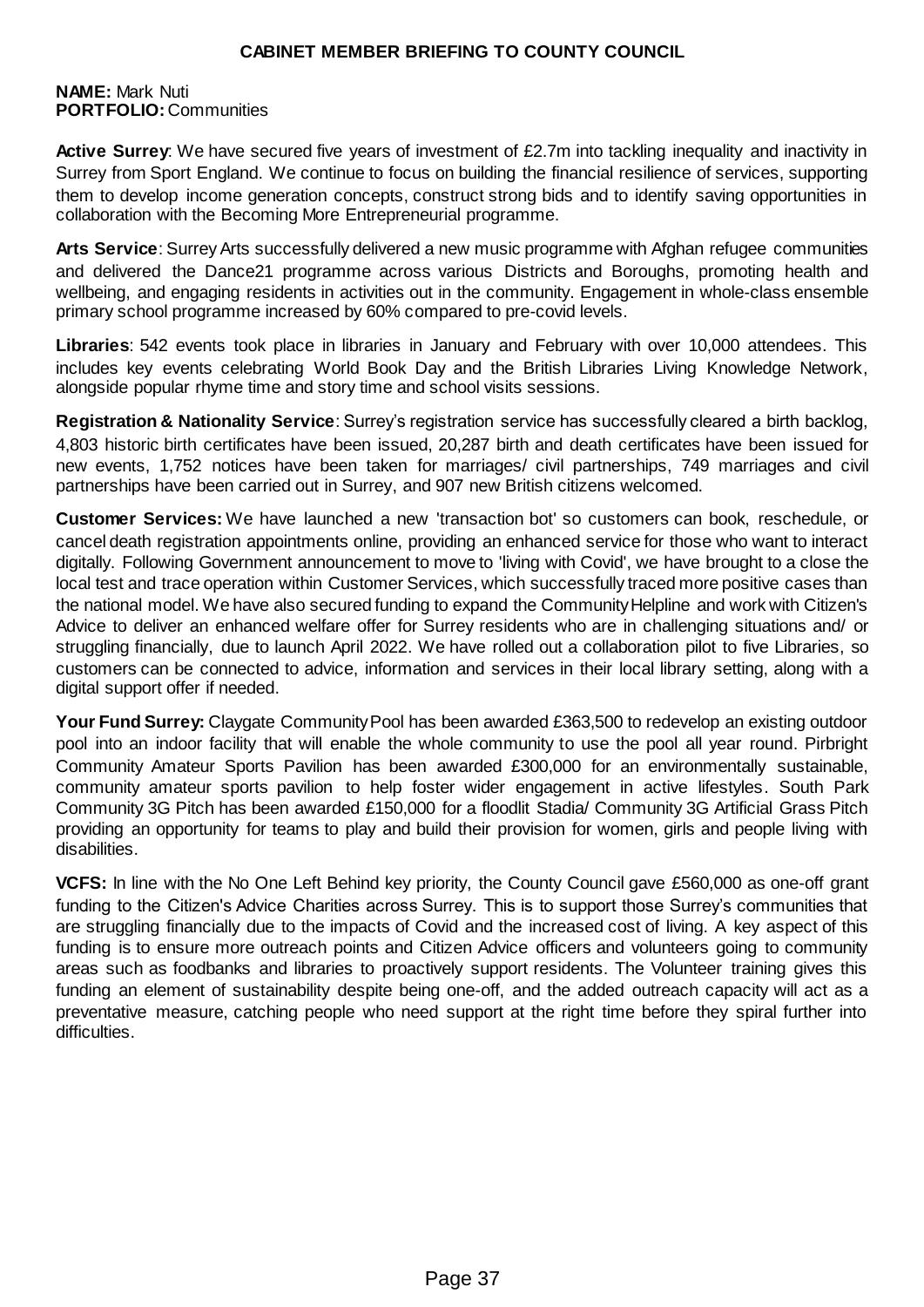**NAME:** Sinead Mooney **PORTFOLIO:** Adults & Health

**Consultation on Future of In-House Older People's Homes**: There is an implementation plan in place that has been signed off by the Adult Leadership Team on 2 March 2022. It was agreed that:

- The number one priority is the need to find new residential homes safely, sensitively, and efficiently for the existing residents. We would like families and residents to be happy with the choice of new home.
- Once an individual has moved, they will remain open to the Supported Placement Group until they have had their six-week review or are settled in their new home.
- A staff consultation will start in April.
- The phasing will be such that there is one home in each area being closed at a time:
- o The homes in phase 1 that will start in April will be Birchlands in Englefield Green, Keswick in Great Bookham, Orchard Court in Lingfield.
- o The homes in phase 2 will be Heathside in Woking, Meadowside in Staines and Chalkmead in Merstham.
- $\circ$  The homes in phase 3 will be Barnfield in Horley and Abbeywood in Ash.
- Service Delivery to move onto "the next home" in each area in order, once the last resident of the preceding home has been successfully moved, although there will be scope for doing some work "in parallel".
- The phasing should not give the impression that home x will be closed in a specific time period
- It will take about two years to close all the homes.
- Short term placements are acceptable, but we should not be making permanent placements in any of the homes.
- Barnfield and Abbeywood will continue with supporting the system though Discharge to Assess with bridging beds etc until their phase starts. In addition, for Abbeywood options will be explored regarding development of the site for alternative adult social care services or a joint development with NHS/ partners. The building may still need to close if large scale essential maintenance or development is required, and if no alternative developments are identified.

**Budget Update – Adult Social Care and Public Health:** With the 2021/22 financial year now nearly at an end, attention is turning to the delivery of the 2022/23 budget approved by Council in February. One of the key areas of focus is increased investment in services to support people's mental health and emotional wellbeing. The 2022/23 budget provides for £7.9m of increased investment in these services, £1.4m of which is increased spending on existing services, primarily in Adult Social Care, and £6.5m of transformation investment. The funding will be used for interventions that enhance or safeguard supporting and protecting factors that help people avoid becoming acutely or chronically unwell. The investment will maintain or improve wellbeing and reduce the need for formal or acute treatment. Interventions will be designed alongside stakeholders and partners and could include, for example, investing in improved supported housing options for people with mental health problems, use of technology, peer support and expanding the immediate support available for people in a crisis, to avoid the need for longer-term interventions.

As Surrey and the country as a whole start to move out of the height of the pandemic, investment in Public Health is also a key focus. A number of initiatives funded out of the Contain Management Outbreak Fund (COMF) grant will continue into 2022/23 to ensure the county continues to effectively manage the virus. Since the 2022/23 budget was published, DHSC has confirmed that Surrey's Public Health grant will increase by £1m in 2022/23 although it should be noted that this increase is needed to meet inflationary pressures. Despite this increase, Surrey continues to receive a very low allocation (the third lowest per head of population in the country), and so as well as continuing to lobby government about Surrey's low level of Public Health funding, SCC's Cabinet will be considering future investment in Public Health in this context and Surrey's wider prevention agenda.

**Public Health Changing Futures:** The successful Changing Futures (CF) Grant Award (£2.8m) was the result of a system – wide submission created in consultation and engagement with a wide range of partner organisations and individuals with lived experience. It builds on the local Surrey Adults Matter approach that has been established to fund local initiatives to support improved outcomes for individuals with multiple disadvantage, including relevant evaluation and monitoring as follows:

• Three organisations have been providing the Bridge the Gap Trauma Informed Outreach Service for one year in response to the pandemic and an external evaluation has been commissioned. A recruitment process of providers to join the alliance is underway and should bring in an additional four and be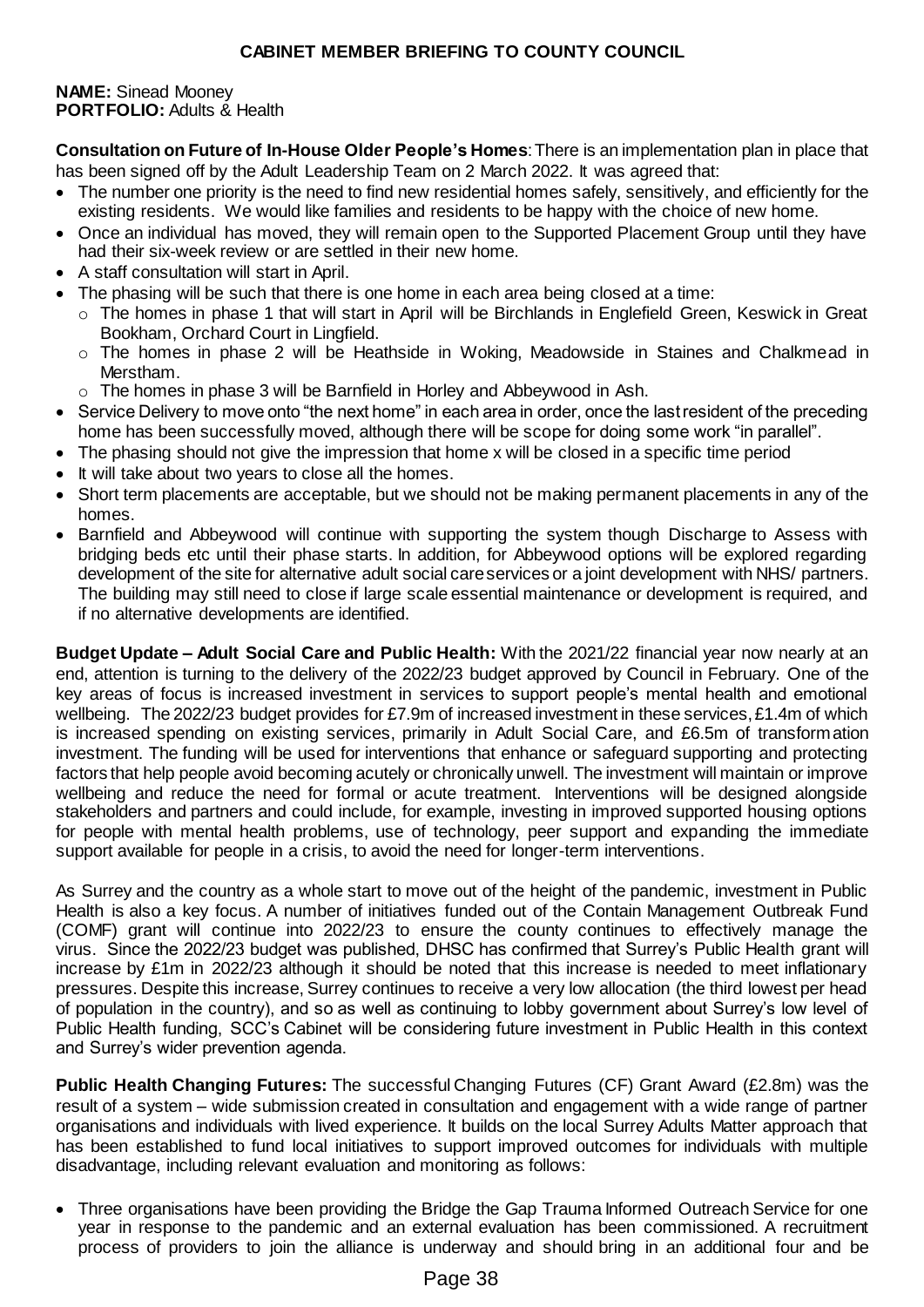operational by April 2022, utilising 50% of the CF grant with community-based organisations for outreach support.

- Thirty networks have been identified from the mapping of lived experience and peer mentoring. These will enable individuals to review and engage in co-production of services and systems under CF.
- Bedding in four new one-year Assistant Social Worker posts in Adult Social Care to inform system improvements in relation to accommodation. Funded through the COMF they are assisting with frontline co-ordination of health, wellbeing and accommodation/ homelessness during the pandemic and beyond.

**COVID-19 Update – 8 March 2022:** On 22 February, the Government published [COVID-19 Response: Living](https://www.gov.uk/government/publications/covid-19-response-living-with-covid-19)  [with COVID-19.](https://www.gov.uk/government/publications/covid-19-response-living-with-covid-19) The Government's objective is to manage COVID-19 like other respiratory illnesses, while minimising mortality, and retaining the ability to respond if a new variant emerges or during periods of waning immunity, that could again threaten to place the NHS under unsustainable. As such, all domestic restrictions have been / are due to be removed, as outlined below:

| From 21<br>February | Guidance on twice weekly asymptomatic testing in most education settings was<br>$\circ$<br>removed                                                                                                                                                                                               |
|---------------------|--------------------------------------------------------------------------------------------------------------------------------------------------------------------------------------------------------------------------------------------------------------------------------------------------|
| From 24             | The legal requirement to self-isolate following positive test was removed and<br>$\circ$                                                                                                                                                                                                         |
| <b>February</b>     | replaced with new guidance - COVID-19: people with COVID-19 and their<br>contacts<br>Routine contact tracing ceased<br>$\circ$<br>Self-isolation support payments ended<br>$\circ$<br>The Health Protection (Coronavirus, Restrictions) (England) (No. 3) Regulations<br>$\circ$<br>were revoked |
| From 1 April        | The use of the NHS COVID Pass will no longer be recommended in certain<br>$\circ$<br>settings<br>Free universal testing for the general public in England will no longer be provided<br>$\circ$<br>'Working Safely' guidance will be replaced with new public health guidance<br>$\circ$         |

Encouraging safer behaviours through public health advice; protecting the most vulnerable to COVID-19 through vaccination and targeted testing; and maintaining resilience through ongoing surveillance and contingency planning are the underpinning principles of the Living with COVID-19 plan.

Surrey's [Local Outbreak Management Plan](https://www.surreycc.gov.uk/community/emergency-planning-and-community-safety/coronavirus/local-outbreak-plan) (LOMP) has been updated to reflect the Living with COVID-19 plan. A full review of the LOMP will be undertaken when all guidance is published – expected to be by the end of March. Surrey's COVID Management Group has been stood down and the Surrey Heartlands Resilience and Emergency Preparedness Resilience and Response Board resumed on 9th March for continued oversight of the pandemic response.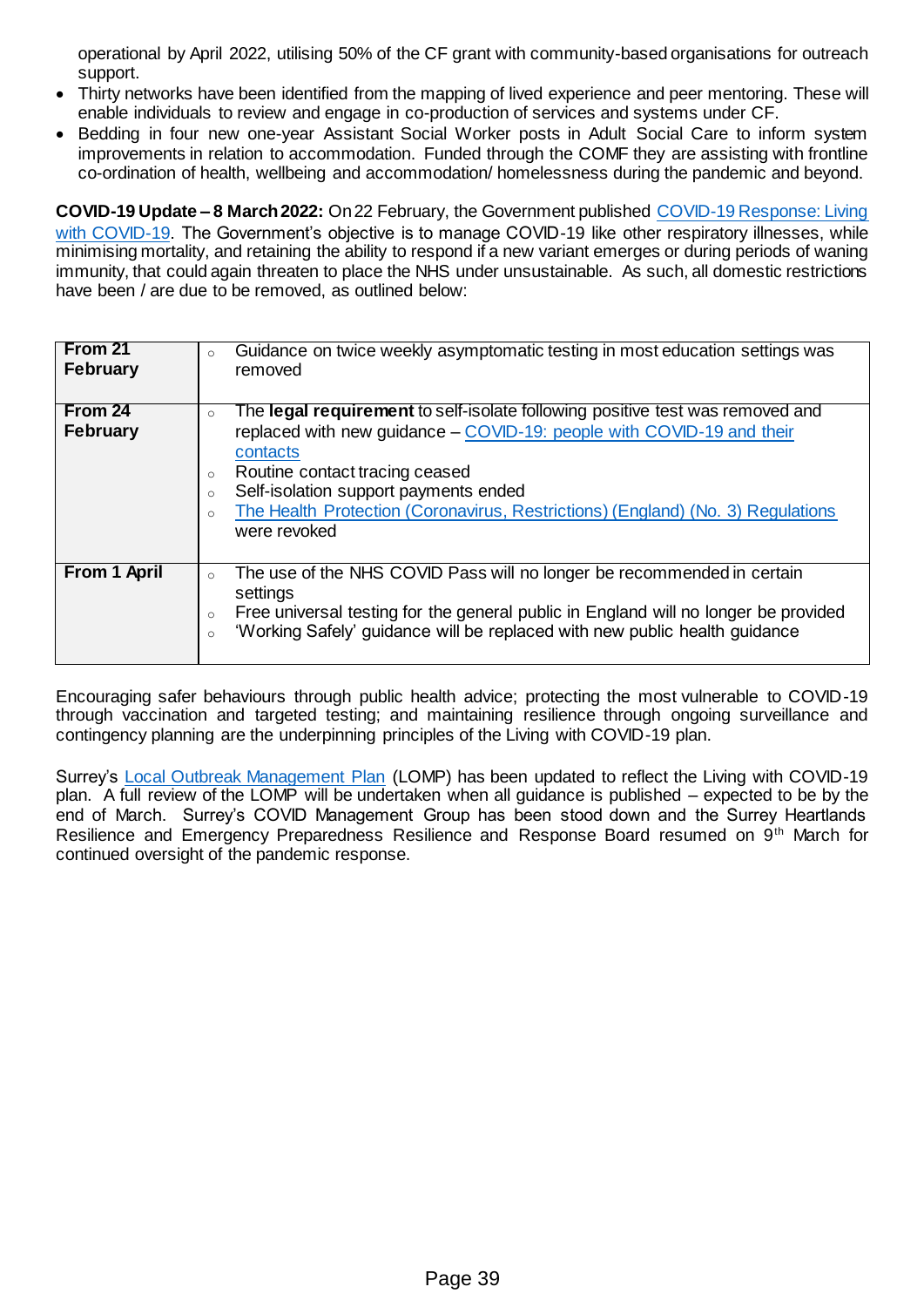#### **NAME:** Clare Curran **PORTFOLIO:** Children & Families

**Ofsted Inspection of Surrey local authority Children's Services:** The CFLL Directorate welcomed the [Ofsted report](https://files.ofsted.gov.uk/v1/file/50178857) on Children's Services, following the January inspection, which demonstrates the considerable progress made since the previous inspection in 2018. I am delighted that the inspectors recognised significant improvements in all areas and the evidence that Surrey children are now safer. Following a thorough and indepth analysis of the service, the inspectors judged that overall, the service "requires improvement to be good", which I agree is a fair reflection of the point we are at in our improvement journey. Inspectors recognised that there is a strong foundation on which to improve services further. The service is no longer in statutory intervention so the oversight of the DfE and Ofsted has ceased.

I would like to say an enormous thank you to both the departmental leadership team and our dedicated and hardworking staff for all they have achieved for our children and young people, despite the extra demands placed on them during the last two years of the COVID-19 pandemic, and for providing the information and evidence requested during the inspection. I would also like to thank the children and families we work in partnership with for their helpful input into the changes we've made and for their engagement with the Ofsted inspectors.

I recognise that inconsistencies remain, and we need to keep building on the firm foundations we've already built to embed improvements and ensure excellent practice in all parts of the service so that no children and young people are left behind. We have focussed on early help and intervention, to prevent children needing more intensive support at a later stage and the inspectors were able to see that some children have benefited from helpful services at this stage, which have made a real difference to their lives. I am pleased that the inspectors found that most social workers listen carefully to children and make sure that children's views inform decision-making.

Our staff feel they have been well supported during the COVID-19 pandemic which, in turn, has enabled them to continue to support children and families. This comes at a time when the service is actively recruiting permanent staff and striving to retain the best people. Do, please, watch and share this lovely [video](https://youtu.be/lvgOFxRwdRs) which shows the sense of purpose that roles in social work bring.

We will be building on these strengths and others identified by Ofsted including:

- Thorough and in some cases excellent assessments of need
- Recent success in recruiting foster carers and developing an effective support model with them
- Thoughtful, sensitive, and person-centred direct work with unaccompanied asylum-seeking children
- Strong multi-agency work, and interventions for children missing or at risk of exploitation/ significant harm
- Our highly effective Family Safeguarding Model addressing & reducing long-standing risks & needs

The inspectors identified the following priority areas for improvement:

- The quality and effectiveness of assessments and plans for all children, including disabled children, homeless 16- and 17-year-olds and privately fostered children
- Partnership work to secure support for children and young people's mental health and well-being
- The provision of essential information to carers about children and viability assessments to inform placements with friends or family
- The sufficiency of suitable accommodation for young people, including care leavers
- The quality and impact of supervision to ensure that decisions are timely and support the progression of children's plans
- The proportion of permanent staff, to reduce turnover

Task and Finish Groups are being established to tackle these areas and we expect to see tangible improvements within six months. In some cases, we already have established programmes, such as Recruitment, Retention and Culture of our workforce. Based on the evidence gathered, comprehensive plans to address all areas for improvement are being drawn up to address all the feedback from the inspection, not just the six priority areas identified in the final report. The service is determined to continue the trajectory of improvement.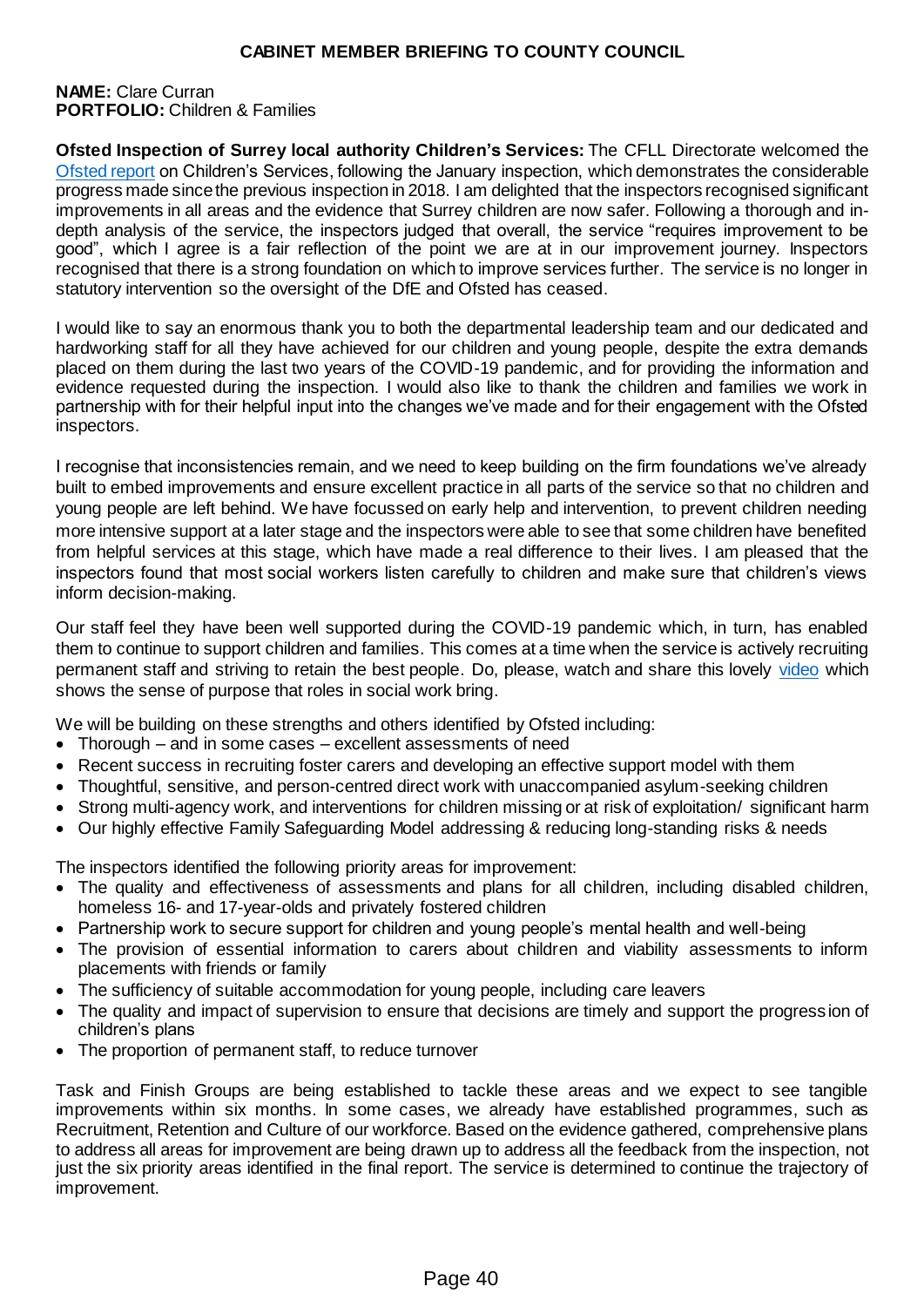#### **NAME:** Denise Turner-Stewart **PORTFOLIO:** Education & Learning

**Supporting Refugees in Surrey:** Across the world, we have seen horrendous refugee crises afflicting countries like Afghanistan, Syria, Hong Kong, and now Ukraine. Surrey County Council has supported refugees for many years and responded to the needs of the refugee communities in the County. Our schools have always been very responsive to requests to admit Afghan children under the Government's Afghan resettlement scheme and welcomed them warmly into their school community. There are 170 children in Surrey schools across all year groups who are part of the Afghan resettlement scheme.

Surrey's Admissions team has also worked closely with West Sussex to ensure children accommodated close to the Surrey/ West Sussex border have been able to secure a school place and this has led to 58 children being placed in West Sussex schools. Surrey Adult Learning is currently offering eight bespoke English courses for British Nationals arriving from Hong Kong. Eighty-eight learners are enrolled, and we are putting on more courses this month for the 22 Hong Kong British Nationals on our waiting lists. They join other refugees from Syria and Afghanistan also accessing ESOL classes through Surrey Adult Learning.

**Co-production in Surrey:** Co-production is an approach we take to work closely with families to design, plan and deliver effective services and we recognise that this plays an important role in the way we work. We are continuing to build a strong relationship of networks via our partners in Education, Health, Social Care, and the voluntary sector, as well as with those families receiving services. One of our key projects is Surrey's All Age Autism Strategy 2021-2026, that aims to deliver improvements to the lives of the 12,300 autistic people living in Surrey. As the Strategy moves into the implementation phase, a workshop is being held on 15th March to build our co-production strategy and weave this into the fabric of the services that we offer.

Alongside this, we are working with partners to co-produce a self-evaluation of our 'SEND' system, including working with our colleagues and families to build case studies of what it is like living with 'SEND' in Surrey through ethnographic research, which will lead into the design of a large-scale survey for parents and carers to be launched in the summer term. We are also working closely with partners such as Family Voice and Surrey Youth Focus to build stronger partnership working between the Council and the families who access our services. All of this work will tie in to developing a new SEND partnership strategy for Surrey, to be in place by January 2023. This strategy will focus on further improving the way we identify needs, meet needs, and improve services and outcomes for children and young people with additional needs in Surrey and their families.

**Inclusion Summit:** The High Sheriff, Dr Julie Llewellyn hosted a ground-breaking summit which focused on the Inclusion of Young People by preventing permanent exclusions– What works to keep children and young people in education. The summit explored partnership working and collaboration to reduce and prevent exclusions and shared the research commissioned by Surrey County Council in 2019 which was undertaken by the Royal Holloway University of London. A comprehensive report was produced which brings together national research with the Surrey context. As a result, a Central Surrey Alternative Learning Programme (SALP) Board has been established to oversee the activity taking place across the County to reduce permanent exclusions.

Speakers heard from the Leader of the Council who highlighted the 2030 community vision that no one is left behind and the ambition of the council to support young people and their families. The Leader also confirmed the continuation of funding for the Surrey Alternative Learning Programme (SALP) for a further financial year. The summit recognised schools exclude reluctantly and as a last resort, but the challenge was 'we could do better'. Importantly the summit confirmed the view that schools, services, and the voluntary sector are wellplaced to identify and respond to the vulnerability of young people who have experienced adverse experiences.

**Access2 Education (A2E) Service:** Our A2E service provides learning support for children who, for a range of reasons, may not be able to attend school for a time. It was pleasing to hear the positive feedback on the A2E service which was recently received from a parent whose daughter has autism and was having difficulty leaving the house and attending school during the pandemic. The mother said that the A2E service was 'amazing' in supporting her child back into school and extra-curricular activities. She saw remarkable progress for her child and reflected 'They are all caring dedicated professionals. The teachers and mentors are just really lovely and a credit to the service.' Post pandemic services such as this are crucial now more than ever and we are very proud of the staff who are delivering these.